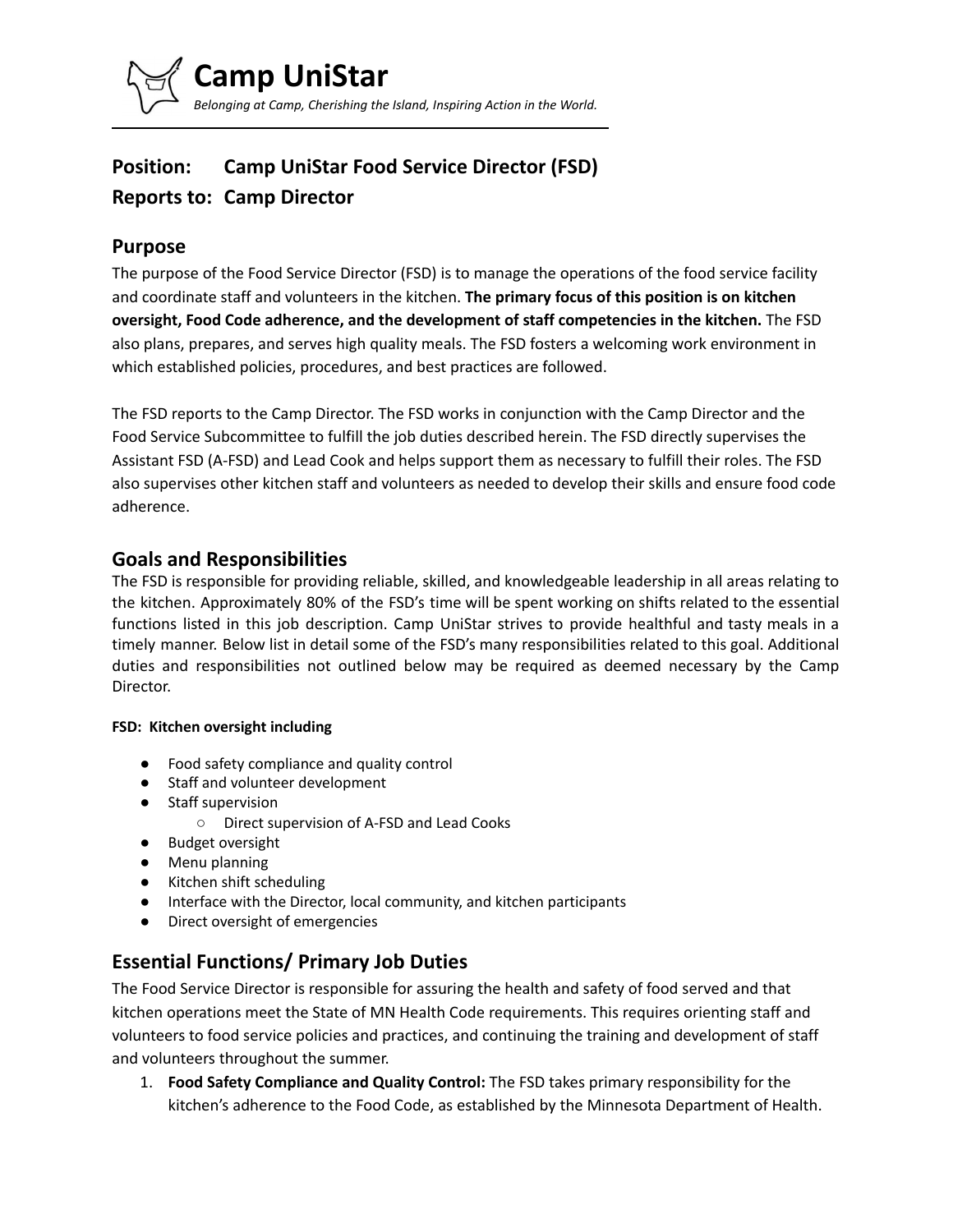All staff in the kitchen are expected to follow the Food Code and the FSD may need to offer additional training and support if adherence is not observed. The FSD will regularly assess kitchen equipment to ensure that it meets the Food Code and will communicate about equipment as needed with the Food Service Subcommittee. The FSD will also direct the opening and closing of the kitchen in order to ensure adherence to the Food Code in the Spring and to protect supplies as much as possible from contamination in the off-season.

- a. *Quality Control:* The FSD will work to establish and maintain a high standard for kitchen operations, cleanliness, and food products. This may include, but is not limited to, negotiations with food vendors, recipe adjustment, and/or additional staff training or support.
- 2. **Staff Training:** The FSD takes primary responsibility for the training of staff in the kitchen. This includes training on relevant Food Codes, established best-practices in food preparation and serving, and the proper operation and care of kitchen equipment.
	- a. Staff: The FSD will lead official training sessions during Staff Training Week for all staff, as well as provide specific training for the A-FSD, Lead Cook, and Baker. The FSD will continue to provide training and support throughout the summer to encourage the development of staff kitchen skills, especially for those staff who show interest in developing their kitchen skills and/or leadership skills.
	- b. Notes on Volunteers: The FSD will encourage and support volunteers in the kitchen, but the A-FSD is responsible for training volunteers. The FSD works to ensure that the A-FSD is competent and confident in the training of volunteers. The FSD will remain a resource for any volunteer (UniCorps or non-UniCorps) in the kitchen. The FSD will provide opportunities and encouragement for campers of all ages (except for children in diapers) to volunteer in the kitchen. During the Youth Weeks, the FSD will work with the A-FSD to plan kitchen work projects for youth.
- 3. **Staff Supervision:** The FSD supervises staff in the kitchen to ensure adherence to kitchen policies and best-practices. It is the Camp Director's responsibility to ensure adherence to camp-wide policies, and the FSD also supports compliance with those policies.
	- a. Direct Supervision of A-FSD and Lead Cook: The FSD directly supervises the A-FSD and Lead Cook to ensure that they are sufficiently trained and supported to fulfill their important roles in the kitchen.
- 4. **Budget Oversight:** The FSD will remain aware of the foodservice budget. The FSD will carefully review weekly budget reports from the office and use these reports to plan menus, supply purchases, and other spending. The FSD will carefully plan all spending to stay within the foodservice budget. As needed, the FSD will communicate with the Foodservice Subcommittee of the Management Committee regarding budgeting questions and concerns.
- 5. **Menu Planning:** The FSD will take primary responsibility for menu planning, as this is critical for budget-management. However, the FSD is encouraged to collaborate with the A-FSD and Lead Cook to plan the meals for each week and the season. When menu planning, the menu planning team must take into account the budget, the food inventory, balanced nutrition guidelines, taste, preparation time, and the abilities of the available staff.
	- a. Special diets: Menu planning includes planning for the accommodation of food allergies as well as vegetarian, vegan, gluten-free, and dairy-free diets based on information in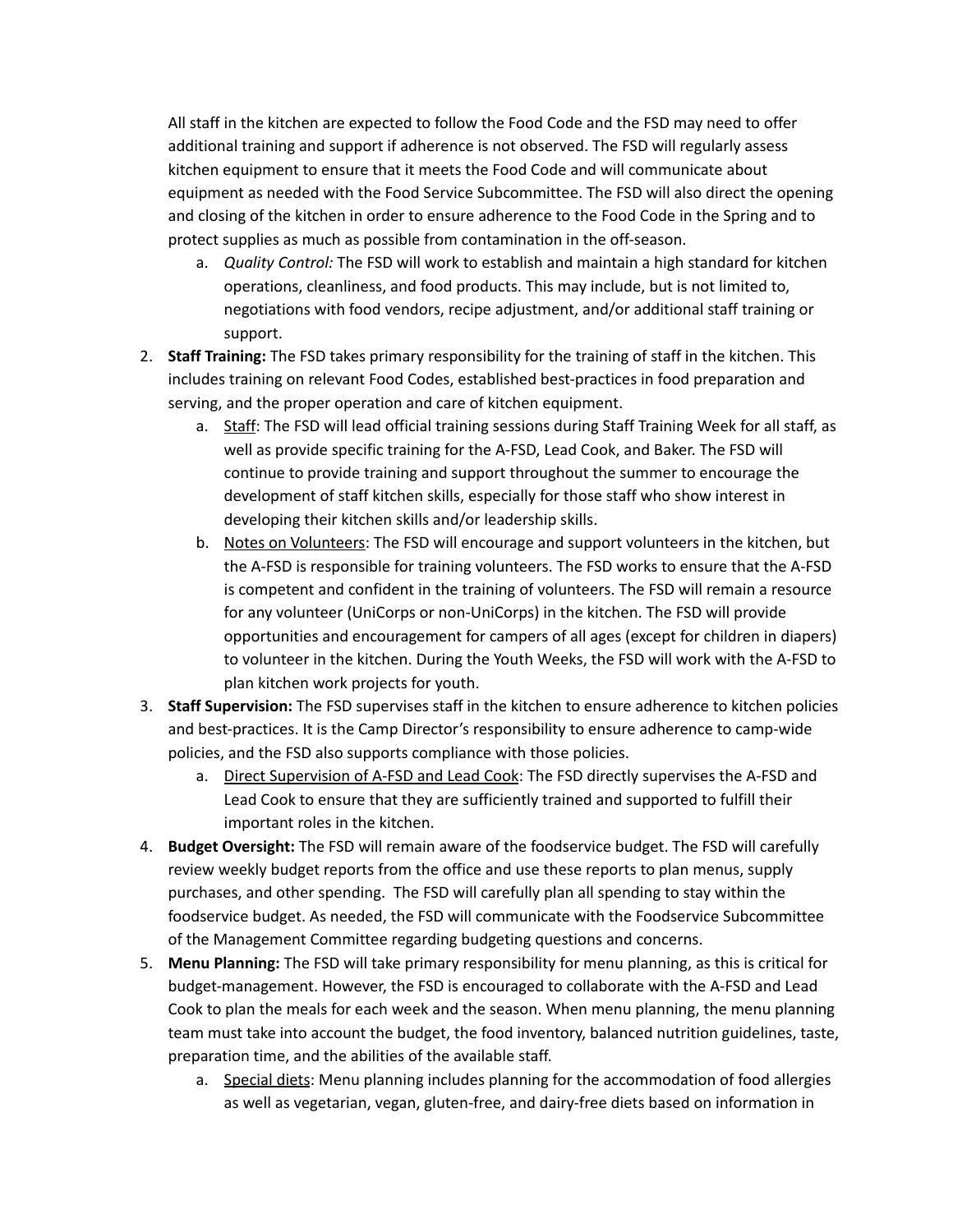camper registration information. The FSD is the primary person responsible for ensuring that meals planned and prepared to meet special diets are indeed in accordance with those special diets. It is also the responsibility of the FSD to keep staff informed of all camper food allergies and approved special diet requests in order to avoid preparation and serving errors. The FSD will meet with incoming campers as needed to review their needs and accommodations.

- 6. **Kitchen Shift Scheduling:** The preparation of each meal requires a First Cook and a Second Cook. The FSD will draft weekly schedules to help match staff interest and skill to each First Cook role (and Second Cook role for especially complex or labor-intensive meals). The FSD will also help schedule kitchen-specific UniCorps volunteers. The FSD will collaborate with the Camp Director, Assistant Director, and/or other staff to finalize kitchen shift schedules before each week begins.
- 7. **Meal Preparation and Serving:** The FSD will lead and serve meals in the First Cook role several times per week. While maintaining a positive and encouraging atmosphere, the FSD will dedicate some of the meal preparation time to the development of staff and volunteer meal preparation skills.
- 8. **Interface with the Director, Local Community, and Kitchen Participants:** The FSD will be a professional and a leader in the Camp UniStar community.
	- a. Camp Director: The FSD will coordinate with the Camp Director to promote consistent and effective leadership for campers and staff and smooth operation of camp facilities.
	- b. Local Community: The FSD will interact in a professional manner with local residents and businesses.
	- c. Kitchen Participants: The FSD will work to establish and maintain a positive and collaborative environment in the kitchen for all those participating in kitchen activities, for both volunteers (UniCorps and non-UniCorps, youth and adult) and staff.
- 9. **Direct Oversight of Emergencies:** In the event of an emergency, the FSD is expected to be familiar with and follow all kitchen safety protocols and be able to lead staff in enacting these protocols for the kitchen. In addition, the FSD must know the appropriate steps to be taken in the event of a power outage.

### **Additional Duties**

Like all other staff, the FSD will participate in weekly all-staff duties and in relevant staff training as determined by the Camp Director. Staff in leadership positions may also be asked to communicate at times with designated individuals or groups on the Management Committee.

- 1. **Weekly all-staff duties:** The FSD will participate in staff meetings, Saturday all-camp meetings, Saturday cleaning (kitchen-based), food unloading (FSA shift), organization and off-loading of trash and recycling (prep-town-run shift), welcoming and engaging with campers of all ages, and participating in other duties as outlined in the staff handbook.
- 2. **Working with leaders of camp programming:** As possible, the FSD will coordinate with the Youth and Children's Program Directors and family week Program Leaders to accommodate activities that involve food.
- 3. **Working with Youth Week leaders:** The FSD will collaborate with Youth Week leaders to provide daily canteen snacks and to make possible menu adjustments to fit youth tastes.